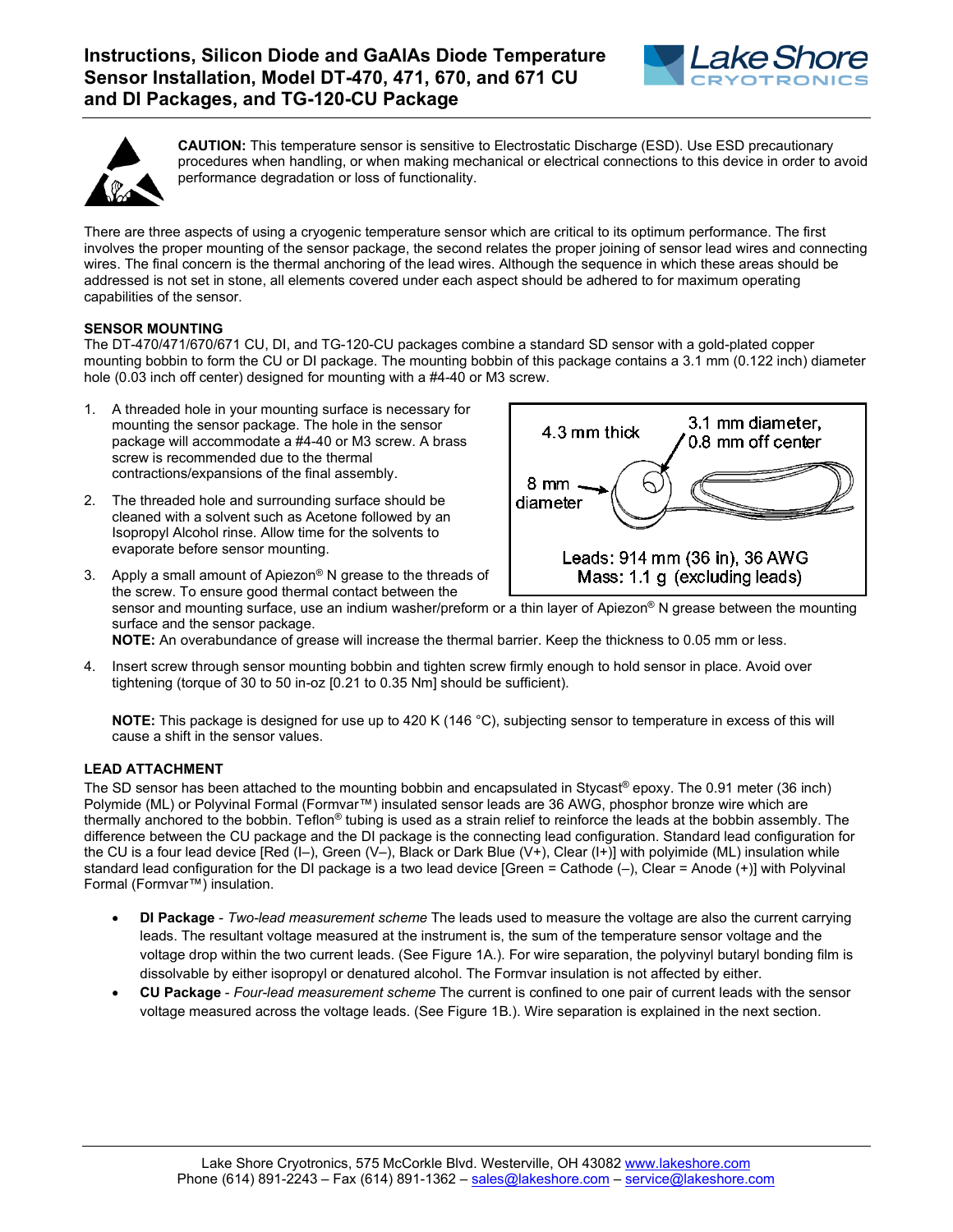

Figure 1. Two-Lead Versus Four-Lead Measurements

Thirty-six inches of lead wire is attached during the production process. If additional connection wire is required, use the following instructions.

- 1. Prepare the sensor leads with a RMA (rosin mildly active) soldering flux, tin them with a minimal amount of 60% Pb 40% Sn solder. Use a low wattage soldering iron that will not exceed 200 °C. Clean off residual flux with rosin residue remover.
- 2. Strip the insulation from the connecting wires by delicately scraping with a razor blade, fine sand paper, or steel wool. (Phosphor-bronze or Manganin wire, in sizes 32 or 36 AWG, is commonly used as the connecting lead wire. These wires have low thermal conductivity which help minimize the heat flow through the leads. Typical wire insulation is Formvar™ or Polyimide (ML). Formvar™ insulation has better mechanical properties such as abrasion resistance and flexibility. Polyimide insulation has better resistance to chemical solvents and burnout.) Follow the same procedure in step 1 for preparing connecting wires.
- 3. *DI package* Join one sensor lead with two of the connector wires. Apply the soldering iron above the joint area until the solders melt, then remove the iron immediately. Repeat for the other connecting wires and the other sensor lead.

*CU package* - Identify lead polarities and apply the soldering iron above the joint area until the solders melt, then remove the iron immediately. Leave enough slack to allow for the thermal contractions that occur during cooling which could fracture a solder joint or lead. Insulating the soldering joint is recommended to prevent shorts. Use heat shrink tubing.

**NOTE:** This package is designed for use up to 420 K (146°C), subjecting sensor to temperature in excess of this will cause a shift in the sensor values.

#### **SEPARATION OF QUAD-LEAD™ WIRES**

The Quad-Lead™ wire is formed into a "ribbon cable" using Bond Coat 999 bonding film. This bonding agent will soften above 160-180°C and the ribbon wire is designed to be separated into individual wires using heat.



**CAUTION:** Do not separate the wires using any kind of sharp blade, as damage will result. **CAUTION:** Do not heat wire above 220 °C.

#### **Separation using heat**

A hot plate or soldering iron is the best tool for heating the wire. Hot-air guns are not recommended.

Set a hot plate or soldering iron to between 160-200°C. DO NOT heat the wire above 220°C.

If using a hot plate:

- 1. Take the section of the ribbon wire to be separated and place it on the hot surface.
- 2. Using a pair of fine tweezers, gently push the individual wires apart. They should come apart very easily; however, it may be necessary to bend them or fan them out slightly to prevent them from touching or re-bonding when removed from the heat.

### If using a soldering iron:

- 1. Using a fine tip, run the tip in-between the sections of wire to be separated.
- 2. Use the tip at the same time to push and separate the wire(s) from the ribbon.
	- Any wire touching a hot surface may separate; be careful when handling the wire during this process
	- If the wires are not fully separated from each other while hot, they may re-bond when heat is removed. Take care with wires that did not fully separate, as pulling them apart may tear the insulation.